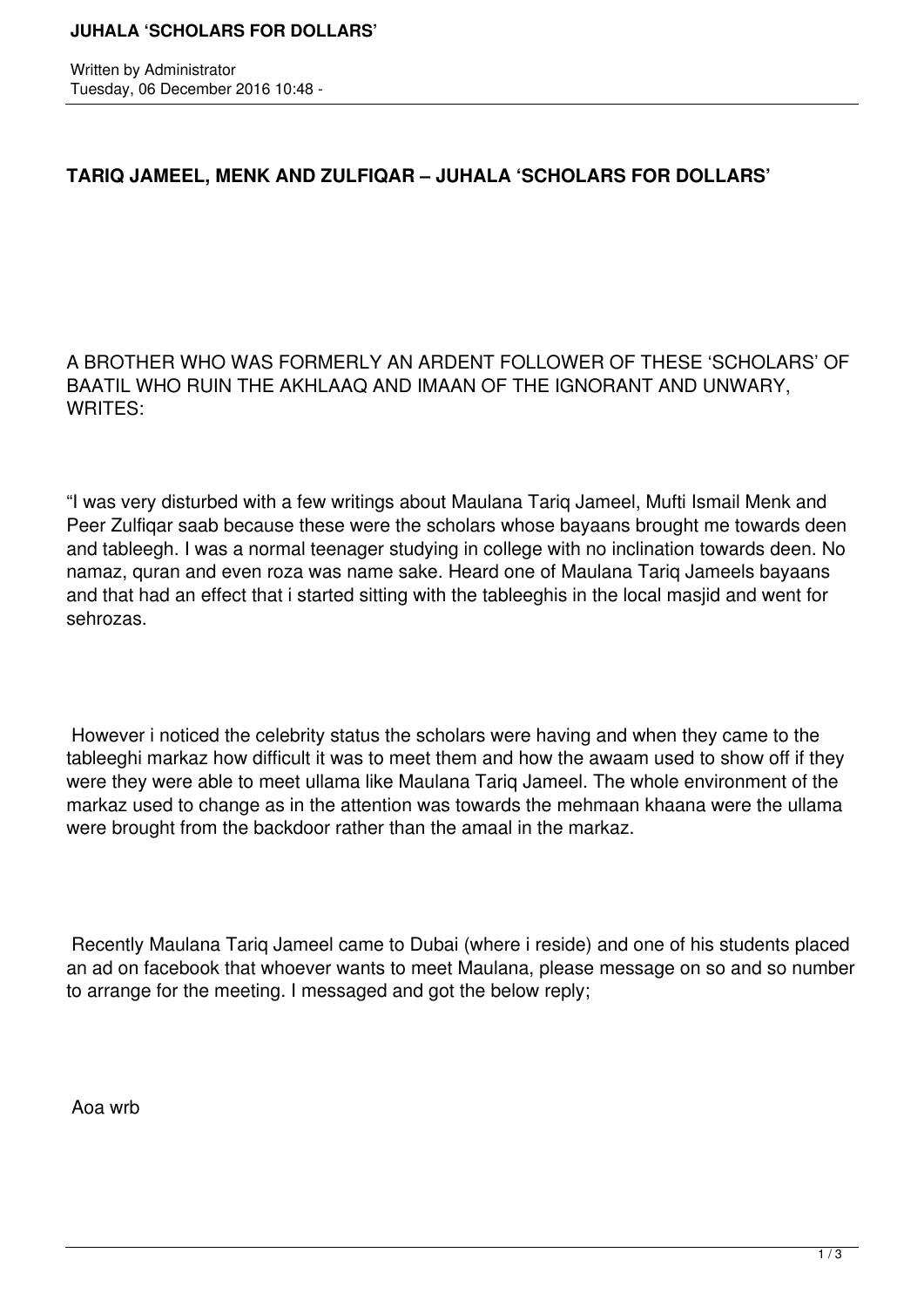## **JUHALA 'SCHOLARS FOR DOLLARS'**

Written by Administrator Tuesday, 06 December 2016 10:48 -

Regarding your query about Maulana Tariq Jameel. Please send your reason for meeting with Maulana via whatsapp at +923218849008 with your Name Country and question. Jzk, Nouman

 It was after this i realised that your statements were so true. These people have become like a cult. They are destroying the purpose of Tableegh which is to invite people towards deen. Rather with this behaviour I've seen people going back to their old lives saying that all these Maulvis are doing drama. Many of my friends shaved their beards, threw their turbans and kurta shalwar. Came back to jeans, t shirts and hair styles.

 I've had the same experience with Peer Zulfiqar saab. Their khulafa only keep in touch with you if you are an influential person or a person from which they can benefit in any form.

 Even Mufti Ismail Menk. I see that when he comes and I request him for a meet, he stays with famous businessmen and people over here but no time for a normal person hence i have not been able to meet him.

After all of this i realised that you were true about this trend of celebrity ullamas.

*(End of letter)*

The above is a verbatim reproduction of the Brother's letter. Allah Ta'ala guides the sincere ones. They then open their eyes to see and understand the falsehood of the deceits, quacks and morons who pursue worldly objectives under Deeni guise.